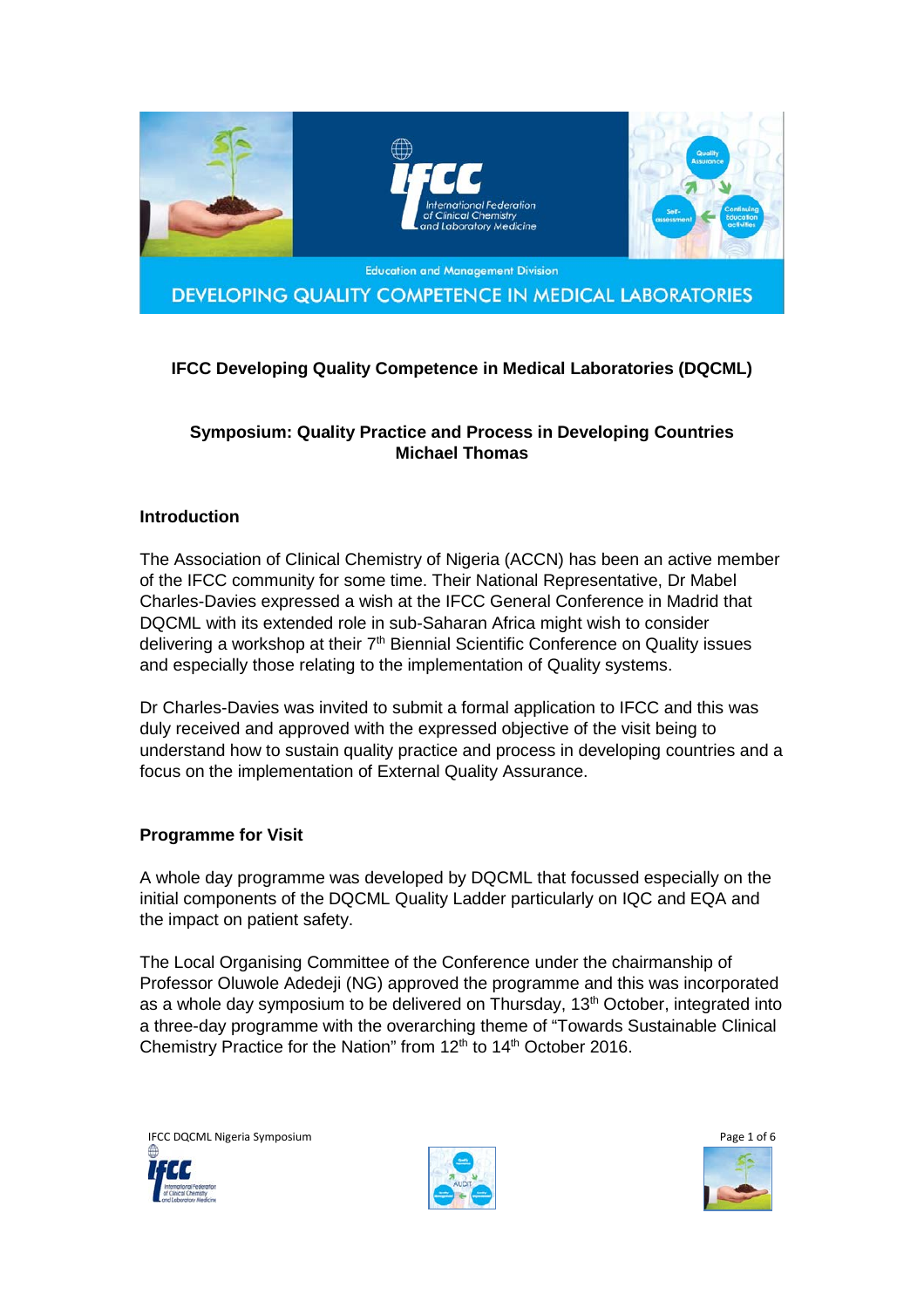The conference programme additionally included keynote lectures by national and international experts, sessions delivered by young scientists, which focussed particularly on their research achievements, sessions on non-communicable disease, traceability and Point of Care Testing, and a two-day optional molecular biology workshop. The full programme is referenced for review at: <http://accnnigeria.org/conference/day%201.html>

The DQCML symposium was supported by well-known IFCC speakers from both the UK and Germany together with ACCN national speakers who were able to offer a local and, at times, frank and challenging perspective of the situation in Nigeria.

The symposium was split into two formal lecture sessions with two interactive workshops interleaved and the output from the first workshop informing the second.

Session 1: Assuring Quality in the Clinical Chemistry The opening session challenged delegates to consider where they found themselves on the Quality Ladder and was delivered by IFCC Past President, Graham Beastall (UK) who also chaired the whole symposium. Michael Thomas (UK), Chair of DQCML offered an overview of the building blocks of Quality Control and their impact on patient safety. The opening session ended with Cathie Sturgeon (UK) who gave a provider's perspective on the challenges of EQA schemes.

Workshop 1: Strategies to achieve compliance with QMS and QCrequirements

Following an impulse lecture from Egon Amann (DE), Chair of C-AQ, delegates were split into a number of groups and asked to identify the most significant issues challenging quality systems delivery in the country. This information was collated and summarised for use later in the symposium by the DQCML team.

Session 2: Quality challenges going forward: understanding the needs of Nigeria

The second formal session saw Cathie Sturgeon speak on the delivery of effective EQA which was followed by Graham Beastall (GB) who reviewed the further steps on the road to full laboratory accreditation and possible initiatives in Africa through SLIPTA. In a robust final lecture Emmanuel Agbedana (NG) identified the hurdles to be overcome and quality improvements needs of the country.

Workshop 2: Practical steps for improving quality in Nigeria The second workshop led by Cathie Sturgeon (GB) and Graham Beastall (GB) encouraged delegates to consider the practical steps in implementing quality improvements. This began with a feedback session from Michael Thomas (GB) that brought together the perceived challenges delegates had previously identified in Workshop 1 (see Appendix Two).

IFCC DQCML Nigeria Symposium Page 2 of 6







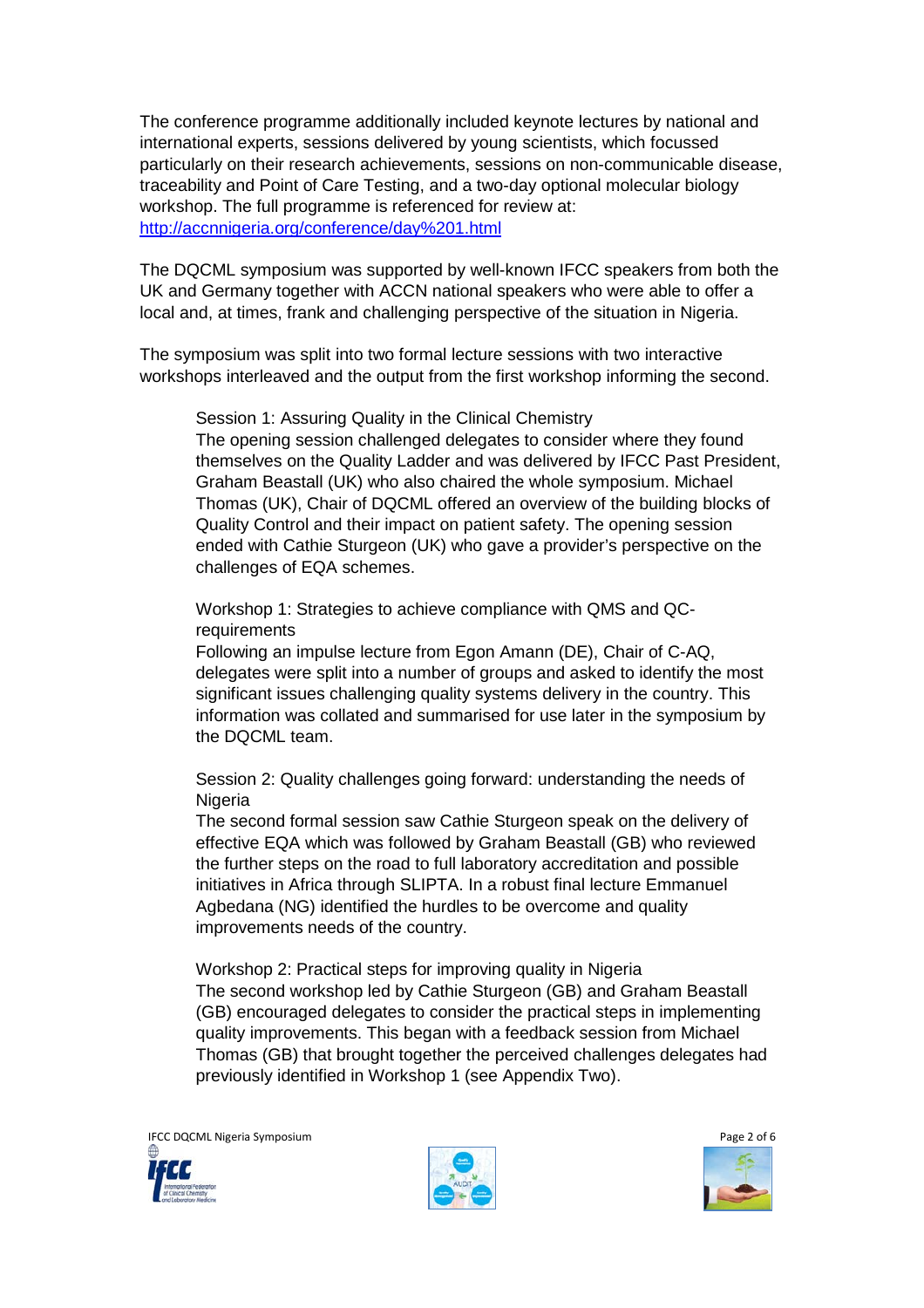Finally Graham Beastall (GB) and Cathie Sturgeon (GB) were joined by Mabel Charles-Davies (NG) to discuss and agree with delegates the outcome from the Symposium and what would be required to develop a national road map for the future and possible further interactions with the IFCC.

Concluding remarks:

Professor Maurizio Ferrari (IT), IFCC President, kindly brought the day to a close. Speakers were impressed by the enthusiasm, knowledge and full engagement of delegates in the symposium throughout the day.

The full programme format is given in Appendix One and cam also be seen via the link:

<http://accnnigeria.org/conference/day%201.html>

It is anticipated that the speaker abstracts will be published on the ACCN website in the near future.

### **Future Implications of the Symposium**

A report from the National Member on the usefulness of the Symposium has not as yet been received. However it is anticipated that the outcome from the Symposium will see a request for further DQCML support as the National Member moves forward with its plans to improve the quality of laboratory services in Nigeria.

#### **Acknowledgements**

As Chair of DQCML I would wish to express my sincere and grateful thanks to all those who helped in the development and presentation of this DQCML Symposium: Graham Beastall, Egon Amann, Cathie Sturgeon and Maurizio Ferrari.



From the Left: Dr Graham Beastall, Professor Egon Amann and Dr Michael Thomas

IFCC DQCML Nigeria Symposium Page 3 of 6



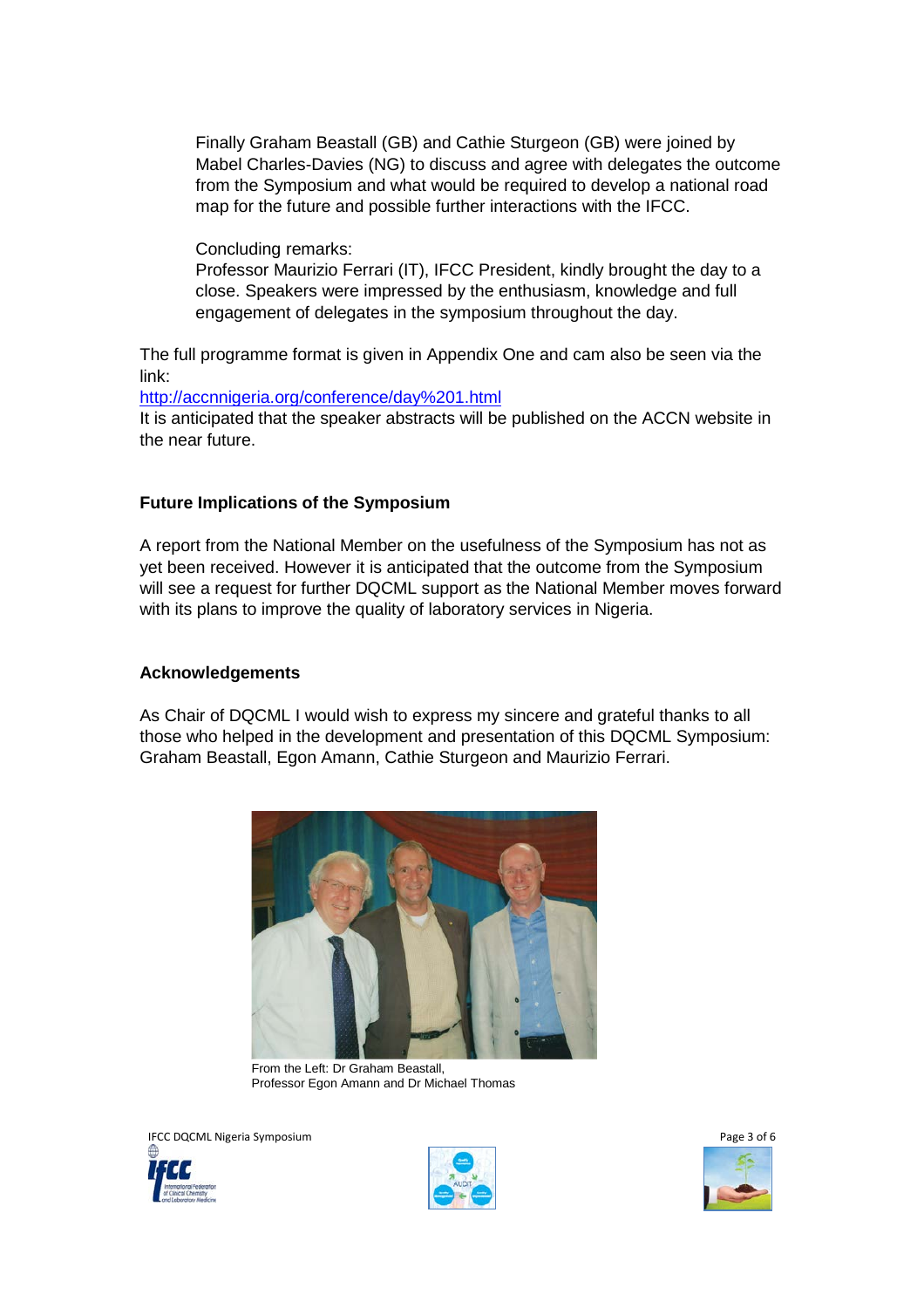We are grateful to our hosts, the Association of Clinical Chemists of Nigeria, and acknowledge the support of their President, Professor Adekunle Okesina and the Local Organising Committee led by Professor Oluwole Adedeji and his enthusiastic team in realising this very successful event.



From the Left: Dr Michael Thomas, Dr Graham Beastall, Dr Mabel Charles-Davies, Professor Maurizio Ferrari and Professor Egon Amann

In particular we would also acknowledge and are especially grateful to Dr Mabel Charles-Davies for her passion and enthusiasm in securing the DQCML visit to Nigeria and her care and attention during our stay in Lagos, Nigeria.

Michael Thomas 11<sup>th</sup> December 2016





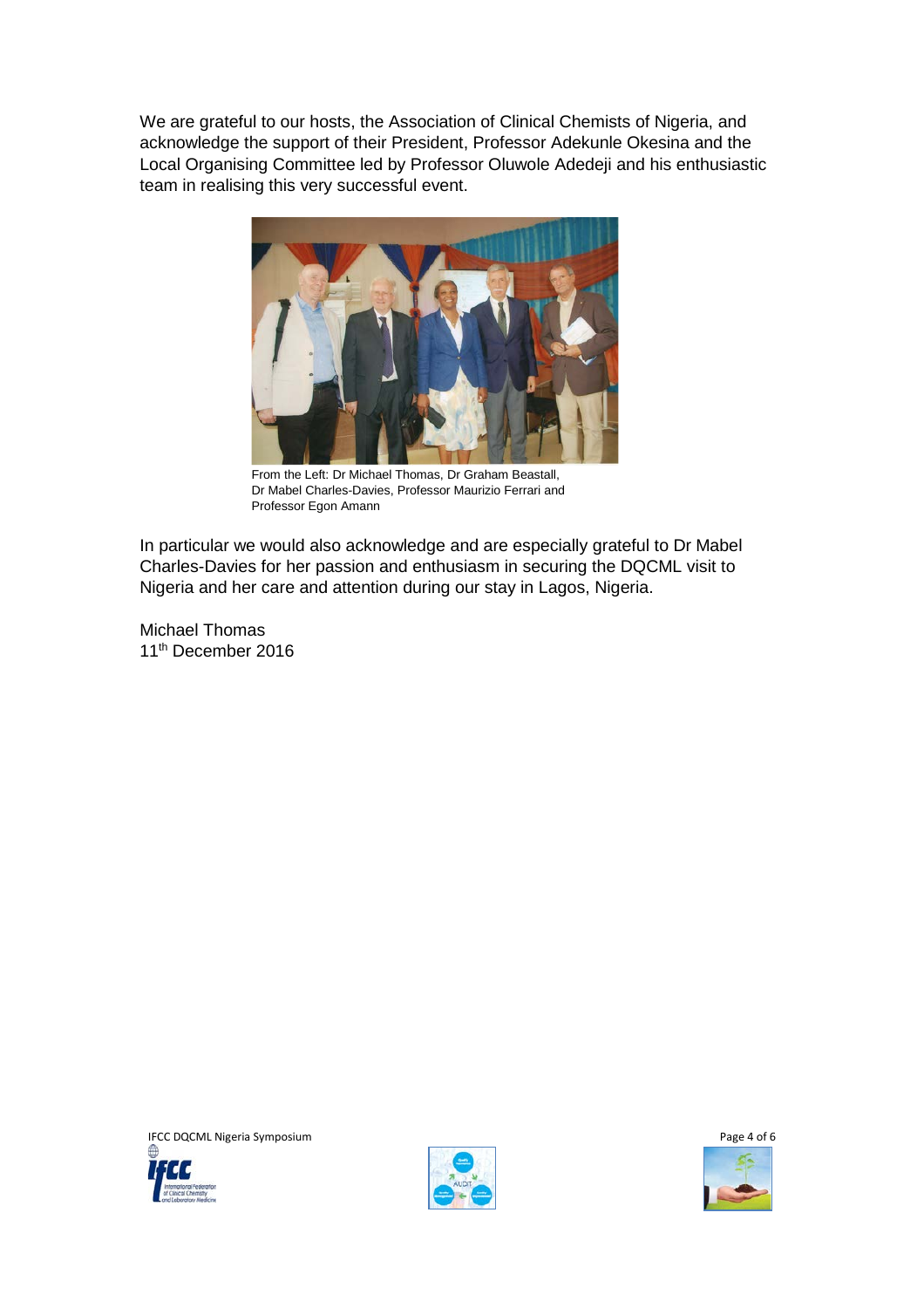# **Appendix One:**

| Thursday, 13th October                                                                             |                                                      |                                 |
|----------------------------------------------------------------------------------------------------|------------------------------------------------------|---------------------------------|
| <b>Sustaining Quality Practice and Process in Developing Countries</b>                             |                                                      |                                 |
| A Symposium delivered on behalf of the DQCML initiative of IFCC                                    |                                                      |                                 |
| <b>SESSION 1: Assuring Quality in the Clinical Laboratory</b>                                      |                                                      |                                 |
| 10:00-10:30am                                                                                      | Developing a Quality System:                         | <b>Graham Beastall</b>          |
|                                                                                                    | Finding your place on the Quality Ladder             | (Chair)                         |
|                                                                                                    |                                                      |                                 |
| 10:30-11:00am                                                                                      | IQC: Building Blocks of Quality                      | <b>Michael Thomas</b>           |
|                                                                                                    | Local Systems of Quality Control                     |                                 |
|                                                                                                    | (Good laboratory practice and patient safety)        |                                 |
|                                                                                                    |                                                      |                                 |
| 11:00-11:30am                                                                                      | <b>EQA: A Provider's Perspective</b>                 | Cathie Sturgeon                 |
|                                                                                                    |                                                      |                                 |
| 11:30-12:00 noon                                                                                   | <b>COFFEE BREAK</b>                                  |                                 |
|                                                                                                    |                                                      |                                 |
| <b>Workshop:</b><br>"What is the best strategy to achieve compliance with QMS- and QC-requirements |                                                      |                                 |
| in the clinical laboratory?"                                                                       |                                                      |                                 |
| Total workshop time: 60 mins                                                                       |                                                      |                                 |
| 12.00-12.10pm                                                                                      | Impulse lecture "Compliance with Quality             | Moderator:<br><b>Egon Amann</b> |
|                                                                                                    | Systems". Present the agenda, aims and               |                                 |
|                                                                                                    | instructions for activity                            |                                 |
| 12.10-12.20pm                                                                                      | Group forming with 5 - 8 participants per group      |                                 |
|                                                                                                    | (Number of the groups depends on the availability    |                                 |
|                                                                                                    | of participants). Then, a questionnaire is handed    |                                 |
|                                                                                                    | out to the groups.                                   |                                 |
| 12.20-12.40pm                                                                                      | Group discussion: Finding most burning top three     |                                 |
|                                                                                                    | issues and listing those issues on flip charts.      |                                 |
| 12.40-1.00pm                                                                                       | Concluding activity: Evaluating, deciding, and       |                                 |
|                                                                                                    | listing actions.                                     |                                 |
|                                                                                                    | Output of this workshop is input for the interactive |                                 |
|                                                                                                    | workshop below.                                      |                                 |
|                                                                                                    |                                                      |                                 |
| 1.00-2.00pm                                                                                        | <b>LUNCH</b>                                         |                                 |
|                                                                                                    |                                                      |                                 |
| SESSION 2: Quality challenges going forward: understanding<br>the needs of Nigeria                 |                                                      |                                 |
| 2.00-2.30pm                                                                                        | Delivering effective EQA                             | <b>Cathie Sturgeon</b>          |
| $2.30 - 3.00$ pm                                                                                   | Moving along the road to accreditation               | <b>Graham Beastall</b>          |
| $3.00 - 3.30$ pm                                                                                   | Identified quality improvement needs. What are       | Emmanuel O. Agbedana            |
|                                                                                                    | major hurdles?                                       |                                 |
| <b>Interactive Workshop:</b>                                                                       |                                                      |                                 |
| "Identify practical steps for improving quality in Clinical Laboratories in Nigeria"               |                                                      |                                 |
| Moderators: Cathie Sturgeon, Graham Beastall                                                       |                                                      |                                 |
| Total workshop time: 60 mins                                                                       |                                                      |                                 |
| $3.30 - 4:30$ pm                                                                                   | Workshop summary: Developing the road map            | Graham Beastall,                |
|                                                                                                    |                                                      | <b>Cathie Sturgeon</b>          |
|                                                                                                    |                                                      | and                             |
|                                                                                                    |                                                      | <b>Mabel A. Charles-Davies</b>  |
| 4:30-4:45 pm                                                                                       | <b>Concluding remarks</b>                            | Maurizio Ferrari                |
| IFCC DQCML Nigeria Symposium                                                                       |                                                      | Page 5 of 6                     |
|                                                                                                    |                                                      |                                 |